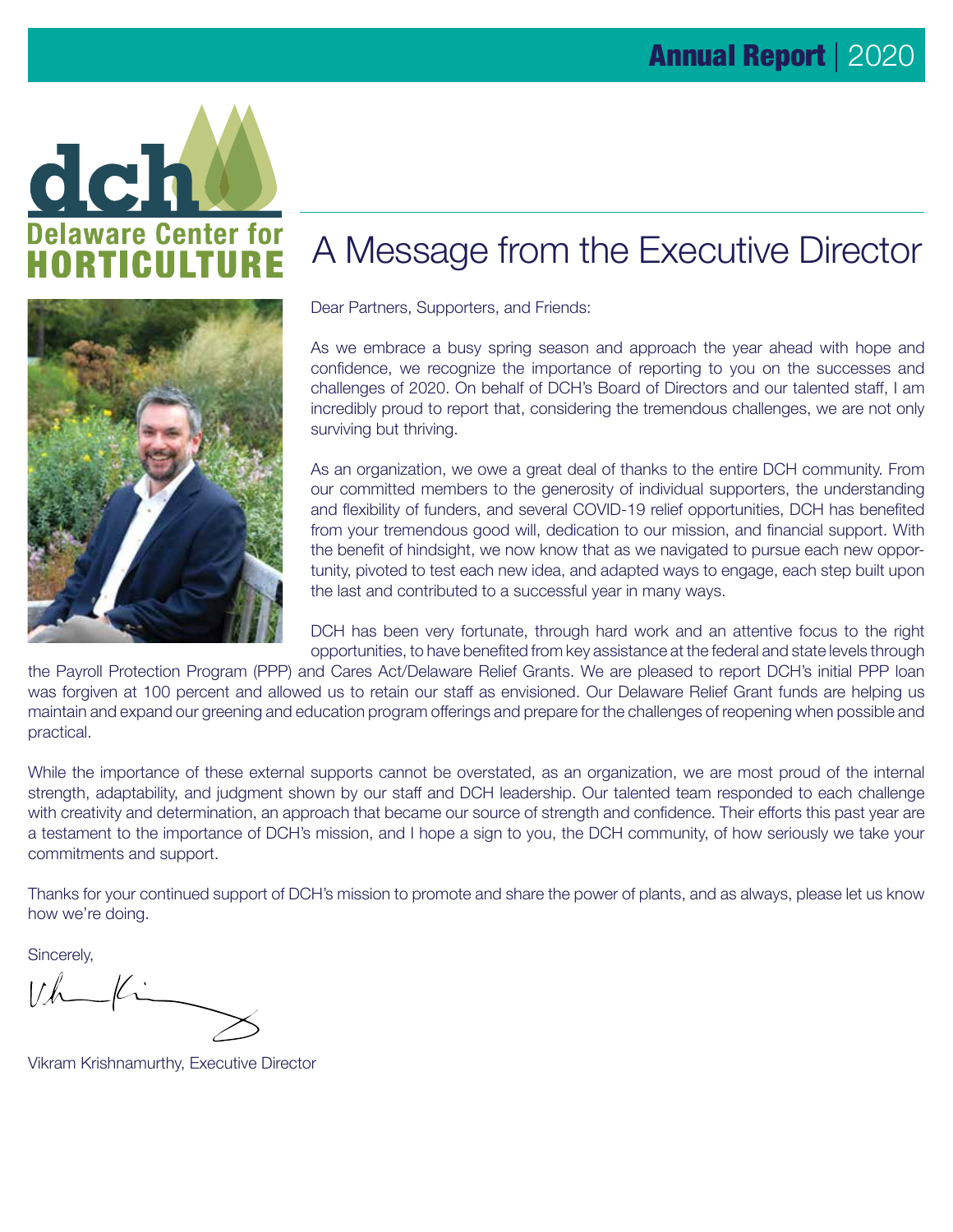# Program Funders 2019-20

ABHA Architects Acme Markets Albero, Kupferman and Associates All Seasons Landscaping Apex Engineering Incorporated Bancroft Construction Company Bank of America Bartlett Tree Experts BHA Foundation Fund Brown Advisory Charitable Foundation, Inc. Capano Management Company Chanticleer Foundation City of Wilmington: Department of Real Estate and Housing **Corteva** Delaware Community Foundation Delaware Department of Natural Resources & Environ. Control Delaware Division of Parks and Recreation Delaware Economic Development Office Delaware Federation of Garden Clubs Delaware Kids Fund Delaware Nature Society Delaware Nursery and Landscape Association DELDOT DeWees Investment Consulting Group of Wells Fargo Advisors Discover Financial Services Ederic Foundation, Inc. EDIS Company Ellason Downs Perpetual Charitable Trust Garden Club of Wilmington Garden Gate Garden Club Gateway Garden Center, Inc. Greater Washington Community Foundation GreenWatch Institute Hardy Plant Society - Mid Atlantic Group Harvey, Hanna & Associates, Inc. Highmark Delaware Incyte Corporation

# 2020 PROGRAMMATIC **HIGHLIGHTS**

### Advancement

DCH earned GuideStar's 2020 Platinum Seal of Transparency, its highest level of recognition that highlights progress made by an organization that has taken substantive steps to increase their transparency with donors, peers, and the media. To reach the Platinum level, DCH added extensive information about our programs and their impacts, along with figures demonstrating the results and progress achieved in carrying out our mission. Our staff and board are incredibly proud of this important designation, as we continually strive for excellence in all aspects of our organization.

## Urban Forestry

In April 2020, DCH planted 134 street trees in Wilmington's East Side and West Center City neighborhoods for the 2020 Community Development Block Grant (CDBG) project through the City of Wilmington's Department of Real Estate and Housing. Having partnered with the City for more than 25 years on CDBG projects, 2020 represented an expansion of the program, which usually provides funding for the planting of about 75 trees. This year's plan also included the benefit of GIS mapping technology, using analysis to determine planting priority areas of low urban tree canopy in developing and implementing the project.

## Garden Visits & Events

Our staff did a tremendous job in 2020 developing creative solutions to the restrictive environment presented by COVID-19. Starting in June, our popular Learning from Great Gardens series pivoted to a successful new format. The events changed from a 30-person two-hour event at private home gardens to a 6-hour event where the garden hosts gave 1-hour tours to socially-distanced pods of 4 or 6 people. These personalized visits were a huge success with both the guests and the hosts, as they led to more intimate conversations about horticulture and garden design. DCH and our generous garden hosts invite you to experience the Learning from Great Gardens visits planned for 2021.







**Advancement Urban Forestry Garden Visits & Events**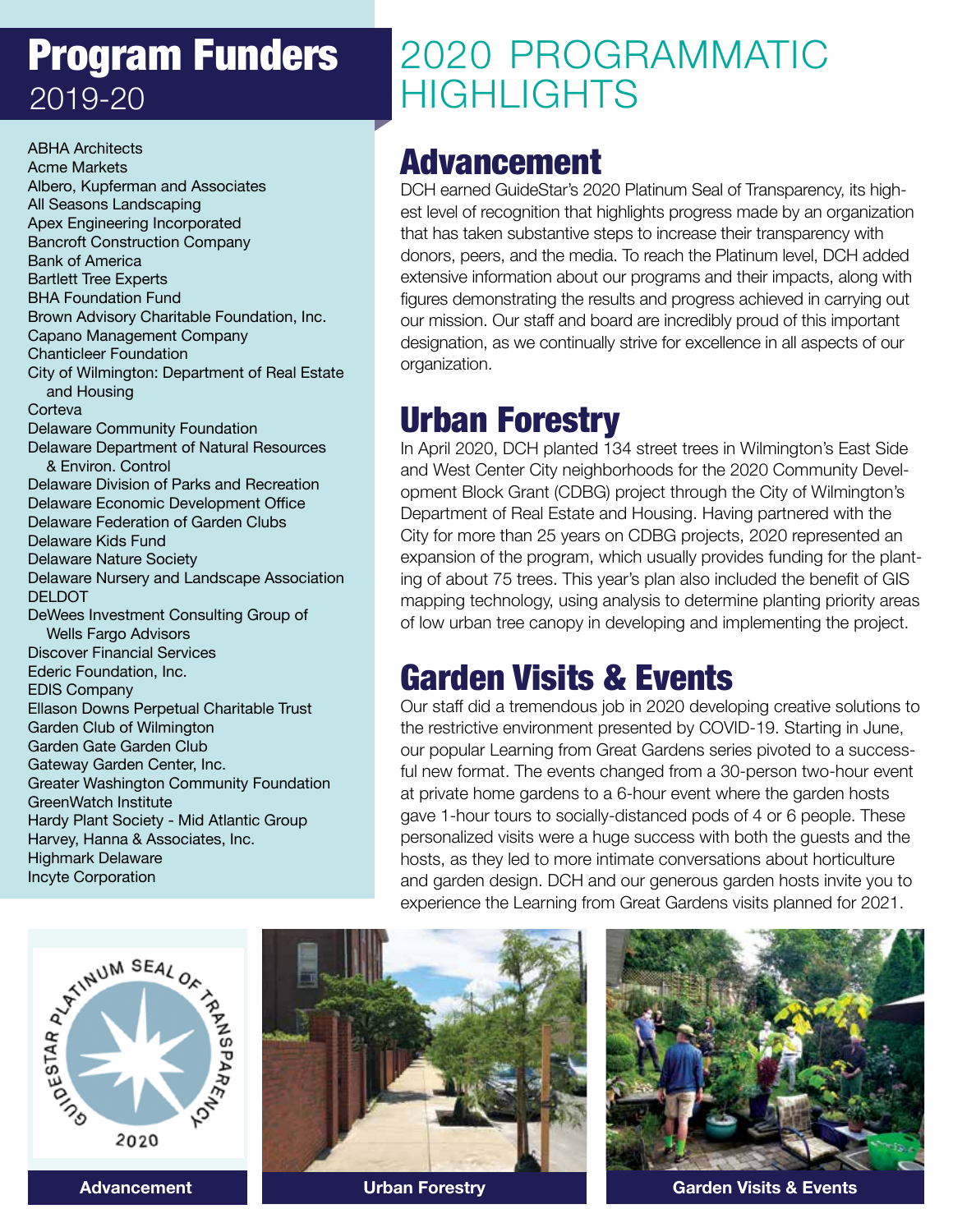# 2020 PROGRAMMATIC HIGHLIGHTS *continued*

### DCH Facilities

With significant financial support from individuals and private foundations, DCH renovated its existing courtyard to include a brand-new concrete surface, courtyard rain garden, and new tenting capabilities starting in March 2020. Drainage and structural issues had been previously resolved, so these renovations were the only remaining impediment to making the courtyard an interpretive and educational space and a first-class rental option. Completed in October 2020, the courtyard rain garden stands as a beautiful and functional design aspect that is also an ecologically sound solution to reducing runoff and conserving rain water.

### Membership

2020 marked the establishment of the Delaware Center for Horticulture's (DCH) Lifetime Membership Program, recognizing individuals and families who have given at the highest levels throughout the course of their involvement with our organization. Individuals who achieve this distinction receive DCH member benefits at the highest level in perpetuity and a beautiful, customized bronze membership card. This membership category recognizes the importance of philanthropy to the long-term support of our mission and organizational success.

### Volunteerism

In order to keep our staff and volunteers safe and healthy this year, DCH strictly followed all state and CDC regulations regarding the COVID-19 pandemic, which had significant impacts on our ability to gather volunteers for regularly scheduled activities. We hope to be able to host more volunteer events in 2021 and will be keeping a close eye on the ongoing public health situation to inform our decisions.

# **www.thedch.org**

## Program Funders 2019-20 *cont.*

Janssen's Market Jewish Family Services of Delaware, Inc. Jonathan Alderson Landscape Architects, Inc. JP Morgan Chase & Co. Kendal Crosslands Communities Kentmere Nursing Home Kid Shelleen's Lutheran Church of the Good Shepherd M&T Charitable Foundation Maffei Landscape Design, LLC Marmot Foundation New Castle County Newark Day Nursery Nor' Easter Foundation North Creek Nurseries, Inc. Octoraro Native Plant Nursery Old Brandywine Village Revit. Project Organic Mechanics Soil Company Patterson Schwartz Real Estate Peter and Caryl Horty Foundation Fund Pettinaro Management Phillips Philanthropy Advisors Planting to Feed Inc. Renaissance Charitable Foundation SC&A Construction, Inc. Sprouts Healthy Communities Foundation State of Delaware - Department of Finance TD Bank The Arbor Day Foundation The Christmas Shop Foundation The Huisking Foundation, Inc. The Nature Conservancy The Starrett Foundation Urban Bike Project Westside Family Healthcare Williams Houck & Company, LLC Wilmington Trust Company Woodlawn Trustees, Inc. WSFS Bank





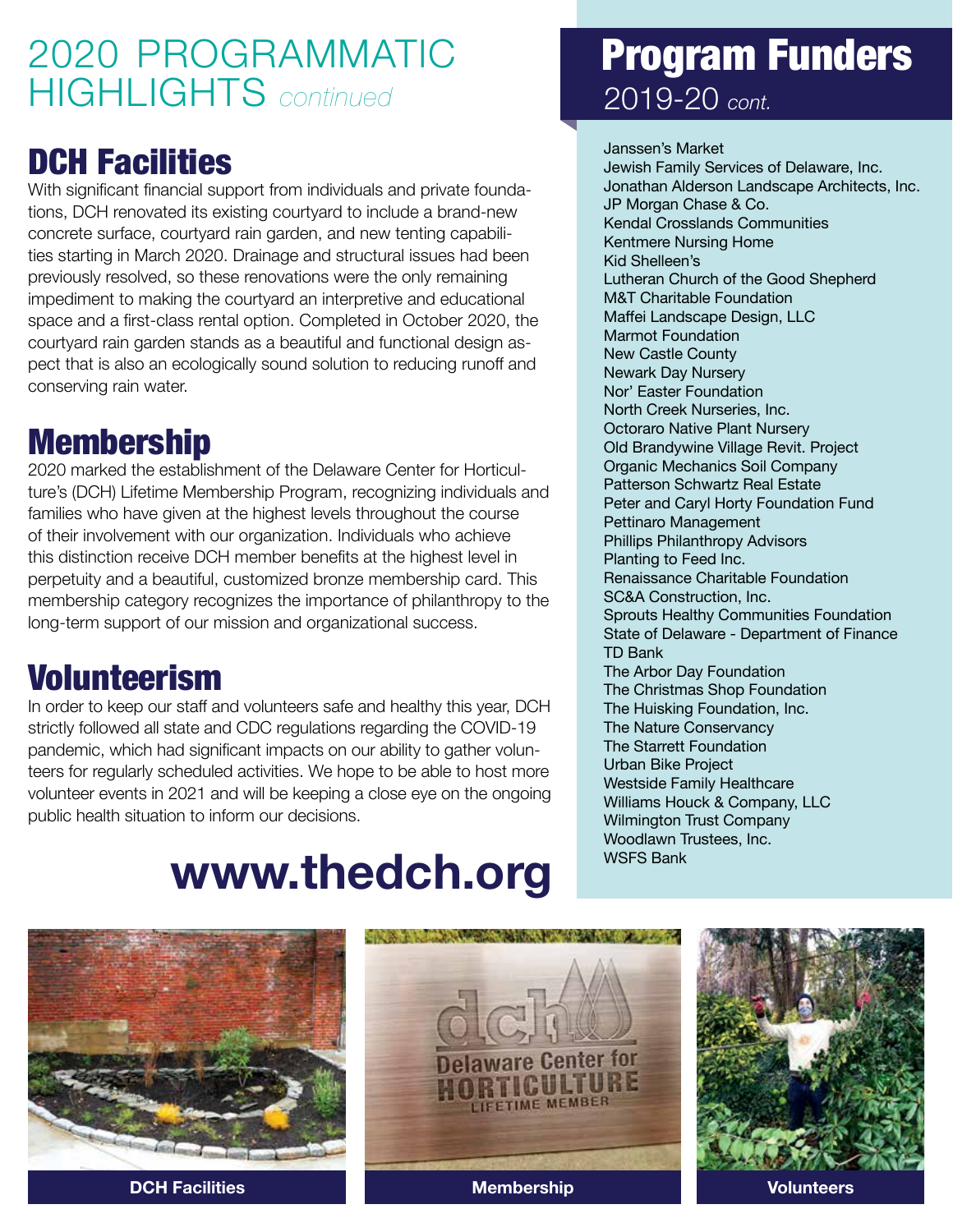

 **FY 2020 FINANCIALS:** October 1, 2019 - September 30, 2020







#### **2020 DCH BOARD OF DIRECTORS**

Harold A. Davis, *President* Beth Wells, *Vice President* Mary Patterson, *Secretary* Paul Ignudo, Jr., *Treasurer* Ann D. Wick, *Past President* Sally DeWees Susan Fisher, CPA Patricia B. Fitzharris Corey Heacock, Ed.D. Ivey Ibrahim Marybeth Johns

William Kelly John Kerns Lucinda Laird Jeffrey T. Lank Sharon Loving Robert E. Lyons, Ph.D. Walter Matthews Jonathan Patterson, CPA Marilyn Whittington Carrie Wiles Sarah Willoughby

www.guidestar.org/profile/51-0252857.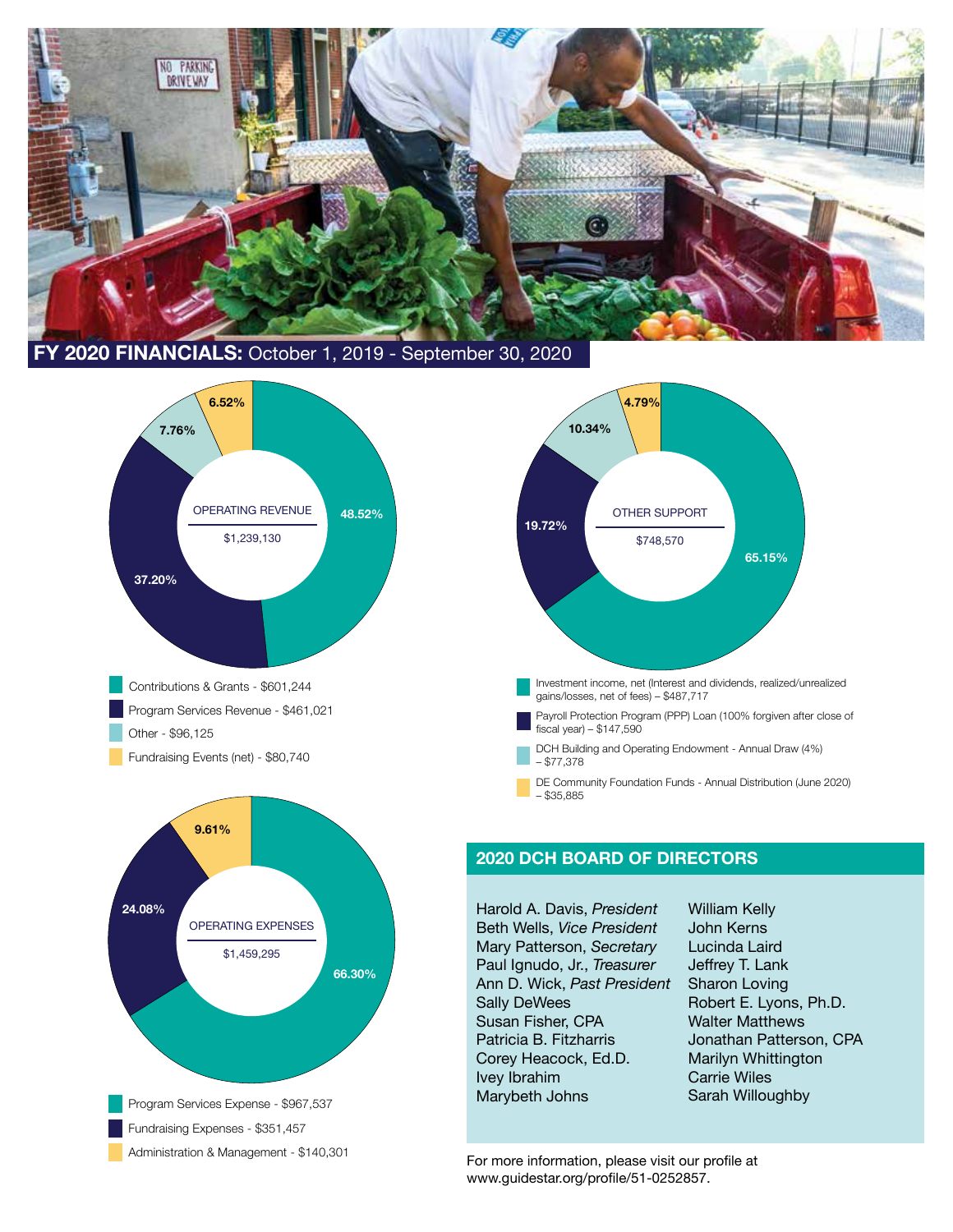# Addressing Food Security In Real-time:

# HARVEST 2020







The Delaware Center for Horticulture (DCH) and<br>Food Bank of Delaware (FBD) partnered with the<br>Pennaylyania Hortiquiturel Society (DHS) in June 200 Pennsylvania Horticultural Society (PHS) in June 2020 to expand the regional reach of PHS's Harvest 2020 initiative, focused on increasing food production and addressing food insecurity. This partnership expanded the program throughout Delaware, asking gardeners and individuals to become growers, sharers, or donors to fight hunger in light of the COVID-19 pandemic. The collective effort included more than 10,400 participants and resulted in more than 44,000 pounds of produce donated.

Harvest 2020 was a multi-faceted initiative aimed at mobilizing gardening enthusiasts and other individuals in the region to help people in underserved communities. For the state of Delaware, DCH served as lead coordinator for outreach promotion, engagement with other Delaware partner agencies and organizations, and tracking. DCH also committed all of the produce grown at the E.D. Robinson Urban Farm during the 2020 growing season to distribution within its own 11th Street Bridge community and extra produce going to FBD distribution sites throughout Delaware.

With grant support from the Delaware Community Foundation/Philanthropy Delaware COVID-19 Emergency Response Fund, DCH also coordinated outreach and marketing efforts to Delaware gardeners and engaged local nonprofits, agencies, and gardens to become a part of the effort and coordinated efforts with the Food Bank of Delaware for drop-off sites and collection for distribution channels. DCH also created and shared free horticultural education videos as part of DCH's "Green Thumb" series, specifically geared towards supporting the Harvest 2020 campaign, offering viewers the opportunity to learn about basic gardening tips like proper weeding techniques and more advanced lessons like seed saving and microclimates. To advance these messages, DCH started its own YouTube channel and will continue offering sound gardening videos under the Green Thumb umbrella in 2021.

# **www.thedch.org**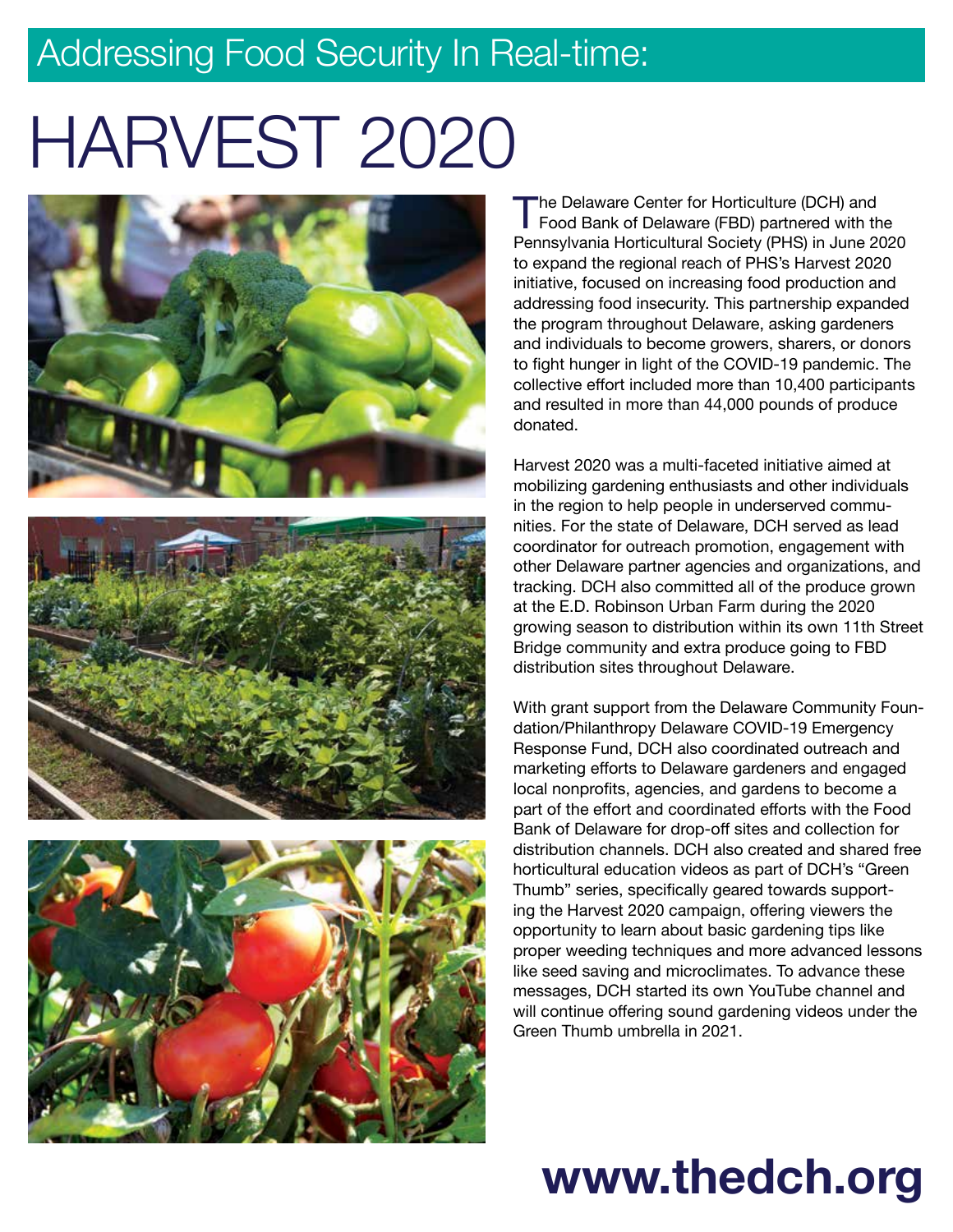# DCH Council of Advisors

DCH Council of Advisors Patricia S. Boyd Hazel L. Brown David W. Brownlee Patricia M. Bussard Lynn B. Carbonell Joanne B. Cushman Richard W. Lighty, Ph.D. Eleanor Maroney Elizabeth McCoy Christopher S. Patterson Ellen C. Petersen Michael E. Riska Mrs. Sidney Scott, Jr. Elizabeth A. Sharp Ann D. Wick

# DCH Lifetime Members

Mr. and Mrs. Theodore Ashford Mrs. Georgina M. Bissell (in memoriam) Mr. and Mrs. Jeffrey Bove Mr. and Mrs. David Butters Mr. and Mrs. Joseph Carbonell Mr. and Mrs. Harold Davis Governor and Mrs. Pierre du Pont Ms. Heather Evans Mr. and Mrs. Nathan Hayward III Mr. and Mrs. Joseph C. Hoopes, Jr. Mr. Johannes Krahmer Mr. and Mrs. Robert Krapf Mr. and Mrs. C. Ronald Maroney Mr. and Mrs. Robert McCoy Mr. Robert McNew Mr. and Mrs. Christopher Patterson Mrs. Ellen Petersen Mrs. Barbie Riegel Mr. Charles Schutt, Jr. Mr. and Mrs. H. Rodney Sharp III Mr. and Mrs. P. Coleman Townsend Mrs. Peggy Weymouth Mr. and Mrs. Calhoun Wick



# Emily du Pont Circle (\$1,000 and above)

Dr. Paul Bechly and Ms. Beth Wells Mr. Joel Fishman and Ms. Pamela Biddle Mrs. Pat S. Boyd Dr. and Mrs. Gordon Bussard Mr. Page Nelson and Ms. Anne Canby Mr. and Mrs. Steven Castorani Mr. and Mrs. Harold Davis Mr. and Mrs. Don DeWees Mr. and Mrs. John du Pont Mr. and Mrs. Richard Elliott Mr. and Mrs. Jeff Ellsworth Mrs. Margaret Gehret Erskine Ms. Patricia Fitzharris Mr. and Mrs. Nathan Hayward III Mr. and Mrs. Steven Hutton Mr. and Mrs. David Jackson Mr. and Mrs. Stephen Johns Mr. and Mrs. Daniel Kristol Mr. and Mrs. Richard Laird Mr. and Mrs. Chuck Loving Mr. and Mrs. C. Ronald Maroney Mr. and Mrs. Henry Mellon Mr. and Mrs. Terence O'Byrne Mr. and Mrs. Christopher Patterson Mrs. Ellen C. Petersen Mr. Paul Redman and Mr. Dean Berlon Mrs. June H. Robbins Mr. and Mrs. H. Rodney Sharp III Mr. and Mrs. William Sharp Ms. Alicia W. Smith Mr. and Mrs. Brock Vinton Mr. and Mrs. John Wellons Mr. and Mrs. Calhoun Wick Mr. and Mrs. Gary Willoughby

# DCH 2019-20 Annual Fund **Contributors**

Ms. Joan E. Adelman Mr. and Mrs. Joseph Bailey Mr. and Mrs. William Barlow Ms. Lois E. Barth Mr. and Mrs. Richard Bayard Mr. and Mrs. David Beattie Mr. Thomas Koliss and Ms. Carolyn Becker Mr. and Mrs. Timothy Bishop Mr. Curt Bonsall-Shepard Ms. Barbara H. Bonvetti Mr. and Mrs. Anthony Bosworth Mr. and Mrs. James Bray Mr. and Mrs. Roberts Brokaw Ms. Marilyn H. Bromels

Ms. Janet B. Brown Mr. and Mrs. David Brownlee Mr. Andrew Bunting Mrs. Susan S. Burchenal Ms. Elizabeth Campbell Ms. Laura A. Campbell Mr. and Mrs. Joseph Carbonell Mr. and Mrs. R.R.M. Carpenter Ms. Karen B. Chellquist Ms. Mary Harding Cist Mr. and Mrs. James Cloonan Ms. Jourdan Cole Mrs. Linda Collier Mrs. Lillian Collings The Honorable and Mrs. Richard R. Cooch Ms. Sally Cornell Mr. and Mrs. Alan Craig Mr. Charles O. Cresson Ms. Cheryl Melby Crist Mr. Charles S. Crompton Mrs. Joanne B. Cushman Mr. Joshua Darfler Mr. Rick Darke and Ms. Melinda Zoehrer Mr. and Mrs. Lawrence Davis Mr. and Mrs. Tim Davis Mrs. Anne S. Day Mr. and Mrs. Stephen DeVeber Mrs. Nancy Devine and Mr. Julius Meisel Mr. Kenneth S. Dill Mr. and Mrs. Clem Dinsmore Mr. and Mrs. Dominic DiToro Dr. Thomas Dougherty Mr. Martin Drinan and Ms. Sandy Schriever Ms. Linda Eirhart The Honarable and Mrs. Thomas Evans Mr. Chris Fehlhaber Mr. Kevin Fenimore and Mr. J. Scott Forrest Mr. and Mrs. Brian Fischel Mr. and Mrs. Don Fisher Mr. and Mrs. George Forbes Mrs. Nancy Frederick Mr. and Mrs. Don Furry Ms. Elizabeth Garnett Mr. Matthew Glanden Mr. and Mrs. Richard Goldbaum Ms. Karen Nestor and Mr. Donald Gouge Mr. and Mrs. Brenton Grant Mr. and Mrs. Richard Grayson Dr. Harvey Greisman and Mrs. Franziska Becker Mr. and Mrs. Karl Grieshaber Ms. Karen J. Hancock Mr. Frederick Hartman and Mrs. Gail Schneiders Ms. Roberta Harvey Ms. Margaret Hennes Ms. Elaine Hickey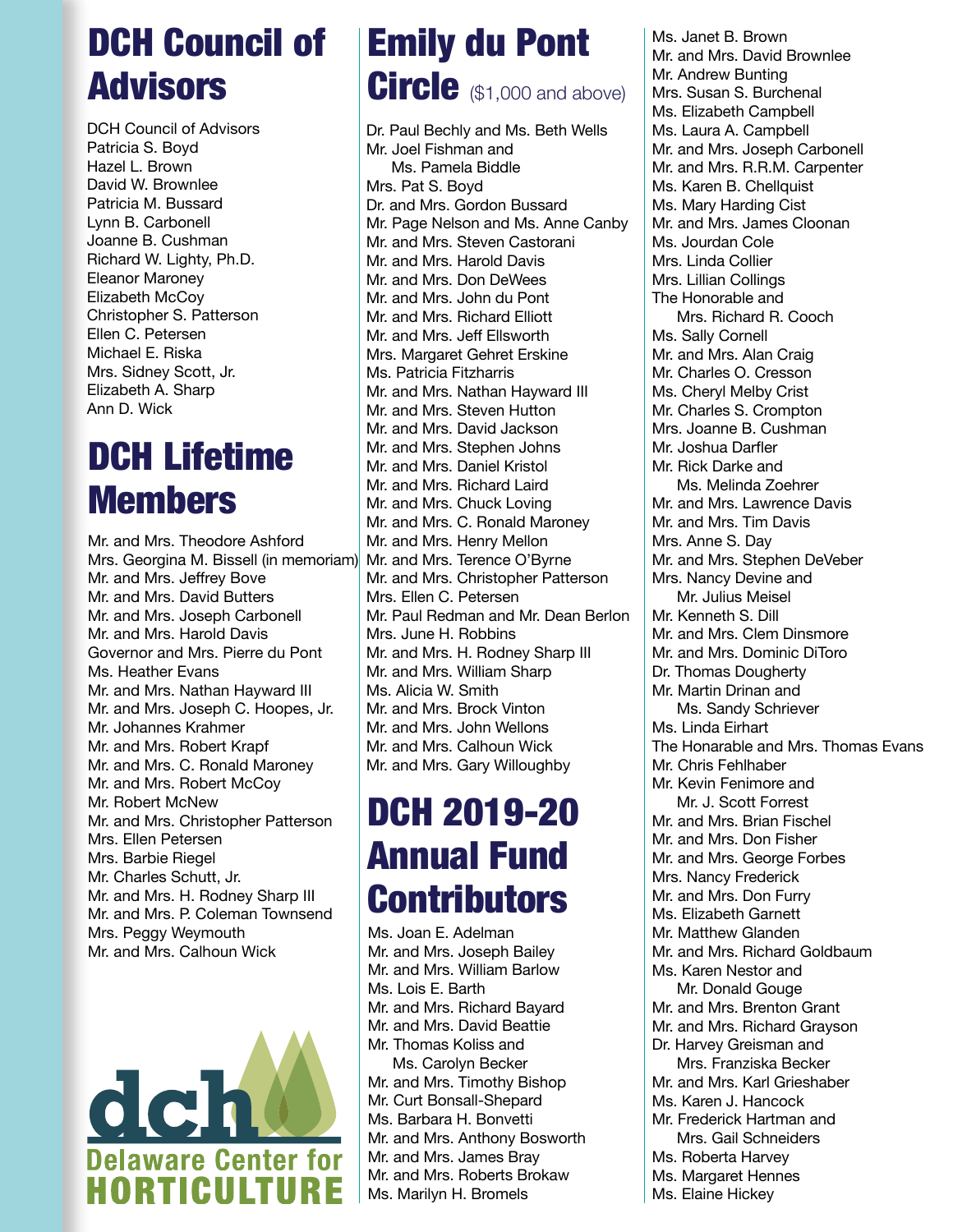# 2019-20 Annual Fund, cont'd

Mr. and Mrs. Mark Highland Mr. David Hoopes Ms. Claudia N. Hughes Mr. and Mrs. Ivey Ibrahim Mr. and Mrs. Lawrence Iorii Mrs. Alice M. Ivy Mr. Jon Tumler and Mrs. Dorothy Jacobson Ms. Barbara James Mr. Greg Greene and Ms. Paula Janssen Ms. Julie Jenney Mr. and Mrs. Elliott Jennings Ms. Jan V. Jessup Mr. Charles Ingersoll and Mr. Richard Jolly Mr. Walter Jones Mr. Christopher J. Kane Mr. and Mrs. Bryan Keenan Mr. and Mrs. John Kerns Mr. and Mrs. Fred Kielhorn Dr. and Mrs. Jeffery Komins Mr. and Mrs. John Kramarck Mr. and Mrs. Dan Krapf Mr. and Mrs. Robert Krapf Mr. and Mrs. Vikram Krishnamurthy Dr. Faith Kuehn and Mr. Erich Kuehn Mr. Philip Taylor and Dr. Margaret Laird Mr. Jeffrey Lank and Ms. Tina Lank Ms. Susan Larsen Ms. Carol Larson Dr. and Mrs. John Lawrence Mr. and Mrs. James Lee Ms. Ginny Levy Mr. and Mrs. William Lickle Dr. and Mrs. Richard Lighty Mr. and Mrs. Alan Livadas Mrs. Dorothy S. Lovett Mr. and Mrs. M. Lower Dr. Joan Lussky Dr. Robert E. Lyons Mr. Steven Marino and Ms. Carol Hertzoff Mrs. Margaret E. Marquardt Ms. Elizabeth Martelli Mr. and Mrs. Scott Marvel Mr. and Mrs. Paul Masterton Mr. and Mrs. Walter Matthews Mr. and Mrs. Richard May Mr. and Mrs. Michael McGowan Ms. Marie McNulty Ms. Taylor Merlino Mrs. Betsy Moore Ms. Margaret Ann Morton Mr. and Mrs. Henry Nassau Mr. and Mrs. John E. Newlin III Ms. Betsey Ney and Mr. Walter Graham

Mr. and Mrs. Joseph Outlaw

Mr. and Mrs. Ron Panasiewicz Mr. Samuel Henck and Ms. Carla Pastore Mrs. June Peterson Dr. Linda Poole and Mr. Bruce Polle Mr. and Mrs. Richard Potter Mr. and Mrs. Paul Pringle Ms. Holly Feldheim and Mr. Joel Pust Mr. Matt Rader Mr. Jan Antoni Rafalski Mr. Michael Riska and Ms. Angie Dunson Ms. Ellen J. Roberts Mr. and Mrs. Keith Robertshaw Mr. and Mrs. Alexander Roe Mr. and Mrs. Walter S. Rowland Mr. and Mrs. Michael Rushlow Mr. and Mrs. Thomas Salvatore Mr. and Mrs. H. Murry Sawyer, Jr. Dr. Warren Butt and Ms. Elaine Schmerling Mrs. Karol A. Schmiegel Mr. Eric Schmutz and Ms. I-Hwa Lee Mr. Charles P. Schutt Jr. Mr. and Mrs. Edward Scott Mr. and Mrs. Thomas Scott Mrs. Barbara B. Scruggs Ms. Suzanne I. Seubert Mr. and Mrs. Robert Shellenbarger Mrs. Marion T. Silliman Ms. Basha Silverman Mr. Thomas Smarr Mr. and Mrs. Tim Smith Mrs. Suzanne Smith Mrs. Marlene A. Snelling Mr. and Mrs. William Spiker Mr. Halsey Spruance Mrs. W. Laird Stabler, Jr. Mr. and Mrs. Larry Steenhoek Mr. Richard Morelli and Ms. Pam Stephani Dr. Wayne Stephens and Mr. Alan Zuba Ms. Marcia Stephenson and Mr. Robert Densten Mr. and Mrs. David F. Stevens Dr. and Mrs. Michael Stillabower Mr. and Mrs. Richard Sutton Mr. and Mrs. C. Thomas Swartz Ms. Kristen Sykes Ms. Mary A. Szewczyk Mr. and Mrs. Matthew Talley Mr. and Mrs. Koichi Tanimune Mr. and Mrs. William Tate Mr. Gregg Tepper and Mr. Joseph O'Brien Mr. and Mrs. Anthony Thompson Mrs. Annis Lee Townsend Mrs. Andrea Janet Trabelsi Mr. and Mrs. Francis Trzuskowski Mr. and Mrs. Rob Vander Decker Mr. Matthew Weinert and Mr. Viet Dinh Dr. Daniel Weintraub and Mrs. Nancy Fleming Mr. and Mrs. Warren C. Wick II Mr. Jonathan Huntoon and Ms. Amelia Wiggins Mr. and Mrs. John Wigton Mr. and Mrs. Paul Wilson Mr. and Mrs. William Wilson Ms. Lynn D. Wilson Mr. Cruce Stark and Ms. Nancy Wingate Mr. and Mrs. Edward Wissing Dr. and Mrs. Vincent Witterholt Mr. and Mrs. Michael Wolfe Ms. Mary Ann Wozniak Mr. Peter von Glahn and Ms. Clara Zahradnik Mr. David and Ms. Deborah Zarek

We deeply regret any errors or omissions. Please notify our advancement staff of any corrections at 302-658-6262 or mstephenson@thedch.org.



**2021 Branches to Chances Trainees working in DCH's Back Gardens**